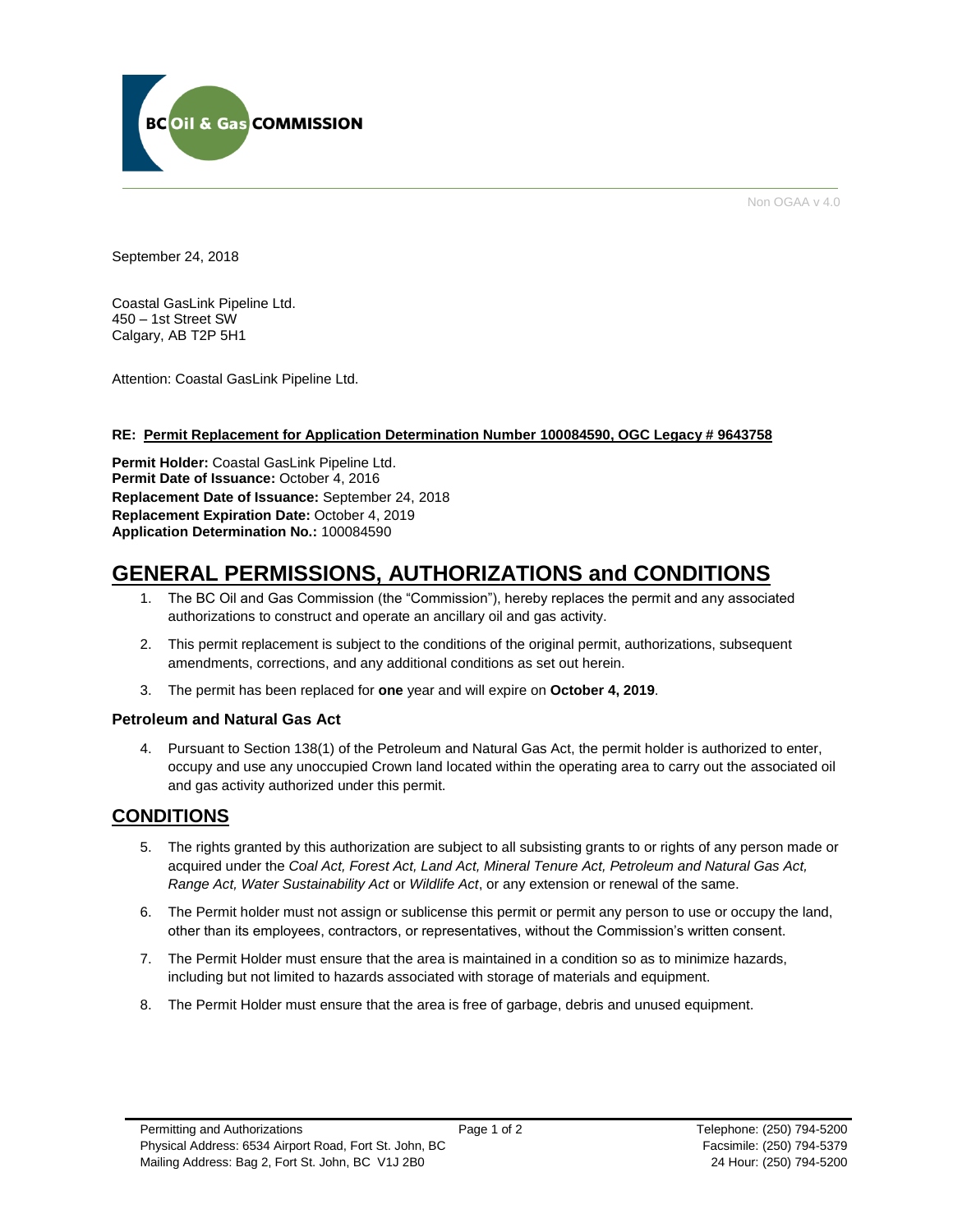Application Determination number: 100084590 Date Issued: September 24, 2018

\_\_\_\_\_\_\_\_\_\_\_\_\_\_\_\_\_\_\_\_\_\_\_\_\_\_\_\_\_\_\_\_\_\_\_\_\_\_

Jacqueline Bourke Authorized Signatory Commission Delegated Decision Maker

pc: Land Agent – Roy Northern Land Service Ltd. OGC, Compliance and enforcement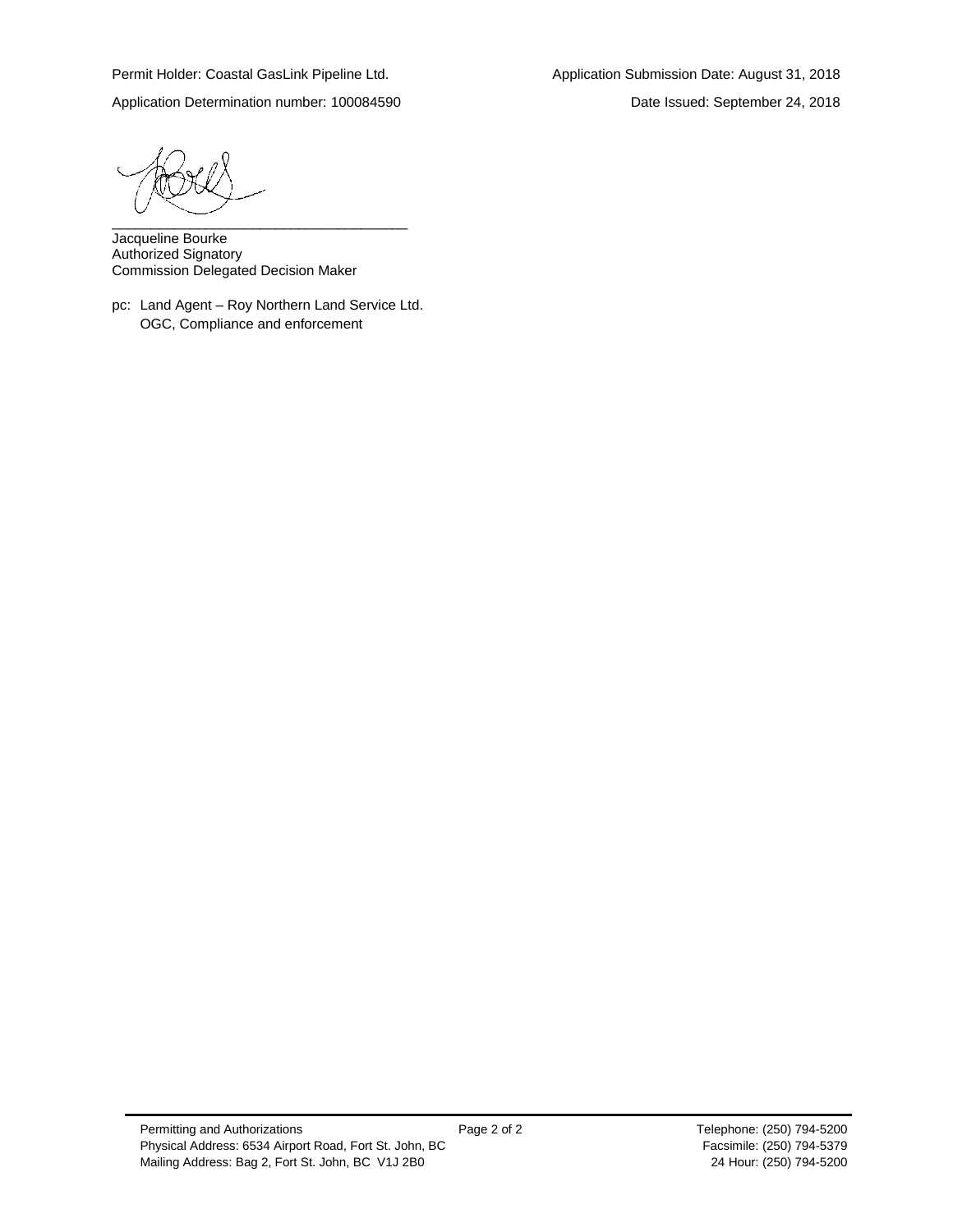

October 4, 2016

Coastal GasLink Pipeline Ltd. 450 – 1<sup>st</sup> Street SW Calgary, Alberta T2P 5H1

Attention: Katherine Sheriff

# **RE: Storage Site within Units 6, 7, 16 &17, Block C, Group 93-P-5**

**Date of Issuance: October 4, 2016 Date Commission No.: 9643758**

#### **PERMISSIONS**

#### *Petroleum and Natural Gas Act*

- 1. Pursuant to section 138(1) of the *Petroleum and Natural Gas Act,* the permit holder is permitted to enter, occupy, and use any unoccupied Crown land located within the areas described in the attached construction plan, Document No: CGE4703-MSI-G-MP-437, revision 0, dated November 17, 2015 (the "construction plan"), by Midwest Surveys Land Surveying Ltd. as submitted to the Commission in the permit application dated December 17, 2015 to construct and operate a related activity for the purposes of carrying out oil and gas activities as defined in the *Oil and Gas Activities Act* (hereinafter referenced together as the "operating area"), subject to the conditions set out below.
	- (1) The permission to occupy and use Crown land expires two years from the date of issuance, unless the Commission has received notice of construction start, or this permit is otherwise extended, suspended, cancelled, surrendered or declared spent.
	- (2) The permission to occupy and use Crown land does not entitle the permit holder to exclusive possession of the operating area.
	- (3) The total disturbance within the operating area must not exceed total project area 4.25 ha.

# **AUTHORIZATIONS**

#### *Forest Act*

- 2. Pursuant to section 47.4 of the *Forest Act,* the permit holder is authorized to remove Crown timber from the operating area under Cutting Permit No. 20 under Master Licence to Cut number M02340 .
- 3. This Cutting Permit is deemed spent upon the submission of the post-construction plan or upon either the cancellation or the expiry of the activities authorized by this permit.

# **CONDITIONS**

#### **Notification:**

4. A notice of construction start must be submitted to the Commission a minimum of 48 hours prior to the commencement of activities under this permit. Notification must be sent via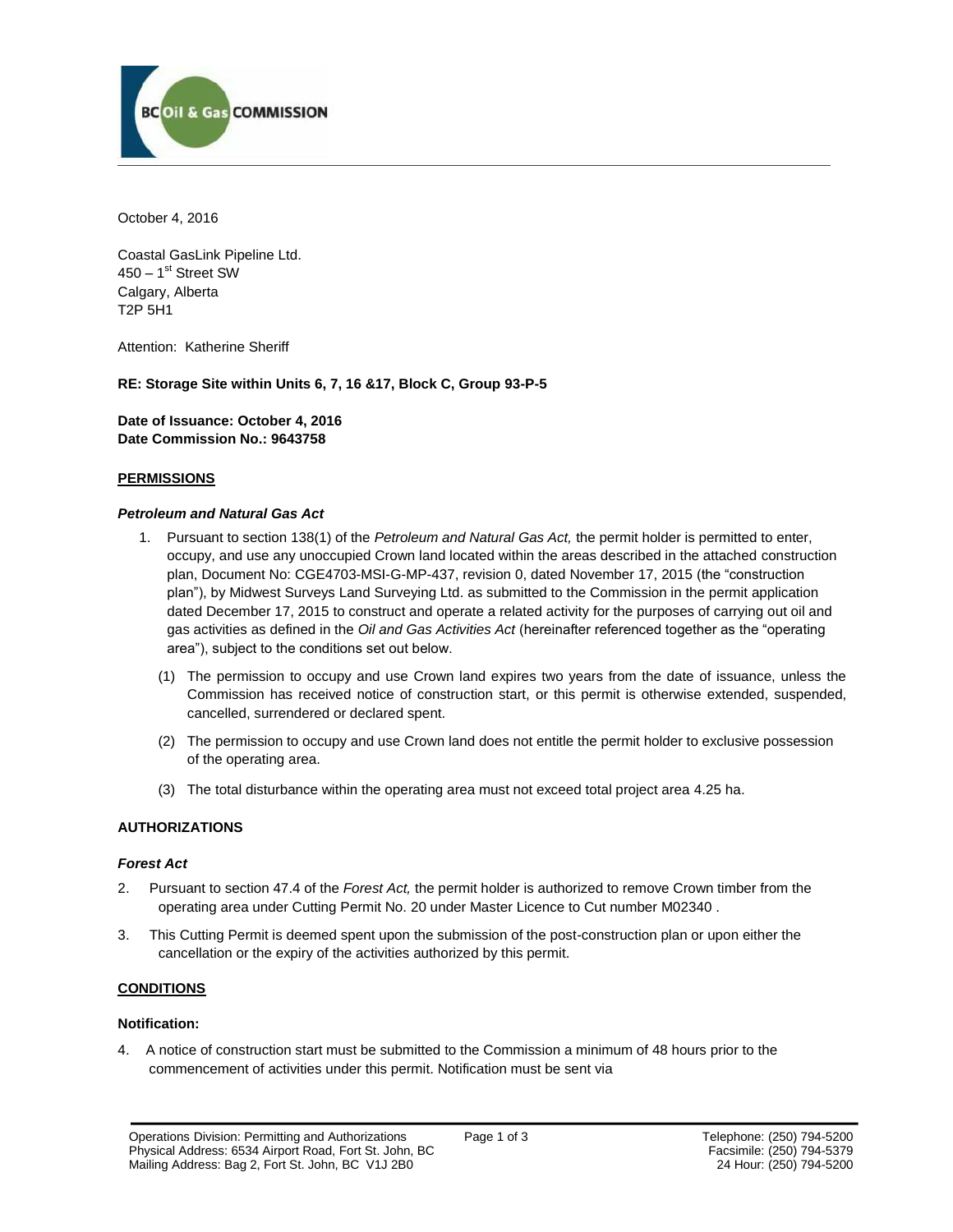[OGC.ExternalNotifications@bcogc.ca.](mailto:OGC.ExternalNotifications@bcogc.ca)

- 5. Within 60 days of the completion of construction activities under this permit, the permit holder must submit to the Commission a post-construction plan as a shapefile and PDF plan accurately identifying the location of the total area actually disturbed under this permit. The shapefile and plan must be submitted via eSubmission.
- 6. The permit holder must notify the Saulteau First Nations Lands Department office five (5) working days prior to commencement. Notification will be sent to Fernie Garbitt at fgarbitt@saulteau.com.

#### **General:**

- 7. The rights granted by this permit in relation to unoccupied Crown land are subject to all subsisting grants to or rights of any person made or acquired under the *Coal Act, Forest Act, Land Act, Mineral Tenure Act, Petroleum and Natural Gas Act, Range Act, Water Sustainability Act* or *Wildlife Act,* or any extension or renewal of the same.
- 8. The permit holder must not assign, sublicense or transfer this permit or permit any person to use or occupy Crown land, other than its employees, contractors, or representatives, without the Commission's written consent.
- 9. The permit holder must ensure that any Crown land within the operating area is maintained in a condition so as to minimize hazards, including but not limited to hazards associated with storage of materials and equipment.
- 10. The permit holder must ensure that any Crown land within the operating area is free of garbage, debris and unused equipment.

#### **Environmental:**

- 11. Except to facilitate access into the site no new cut or construction is permitted within the RMA of any stream wetland or lake.
- 12. Following completion of the construction activities authorized under this authorization the permit holder must, as soon as practicable,
	- (1) decompact any soils compacted by the activity;
	- (2) if natural surface drainage pattern was altered by the carrying out of the activity, the permit holder must restore, to the extent practicable, to the drainage pattern and its condition before the alteration; and
	- (3) ensure re-vegetation of any exposed soil on the operating area including, where necessary, using seed or vegetative propagules of an ecologically suitable species that
		- (a) promote the restoration of the wildlife habitat that existed on the operating area before the oil and gas activity was begun, and
		- (b) stabilize the soil if it is highly susceptible to erosion.
- 13. Following completion of the activities permitted under this permit, any surface soils removed from the operating area must be redistributed so that the soil structure is restored, to the extent practicable, to its condition before the activity was begun.

#### **Clearing:**

- 14. All harvested Crown timber must be marked with Timber Mark Number MTB 717.
- 15. Cutting Permit No. 20 does not grant the permit holder the exclusive right to harvest Crown timber from the operating area. Authority to harvest some or all of the timber may be granted to other persons. The permit holder's right to harvest timber applies to any timber found on the operating area at the time they undertake harvesting activities.
- 16. Stumpage for Cutting Permit No. 20 will be calculated in accordance with the Interior Appraisal Manual as amended from time to time.
- 17. The Interior merchantability specifications and monetary waste billing requirements in the Provincial Logging